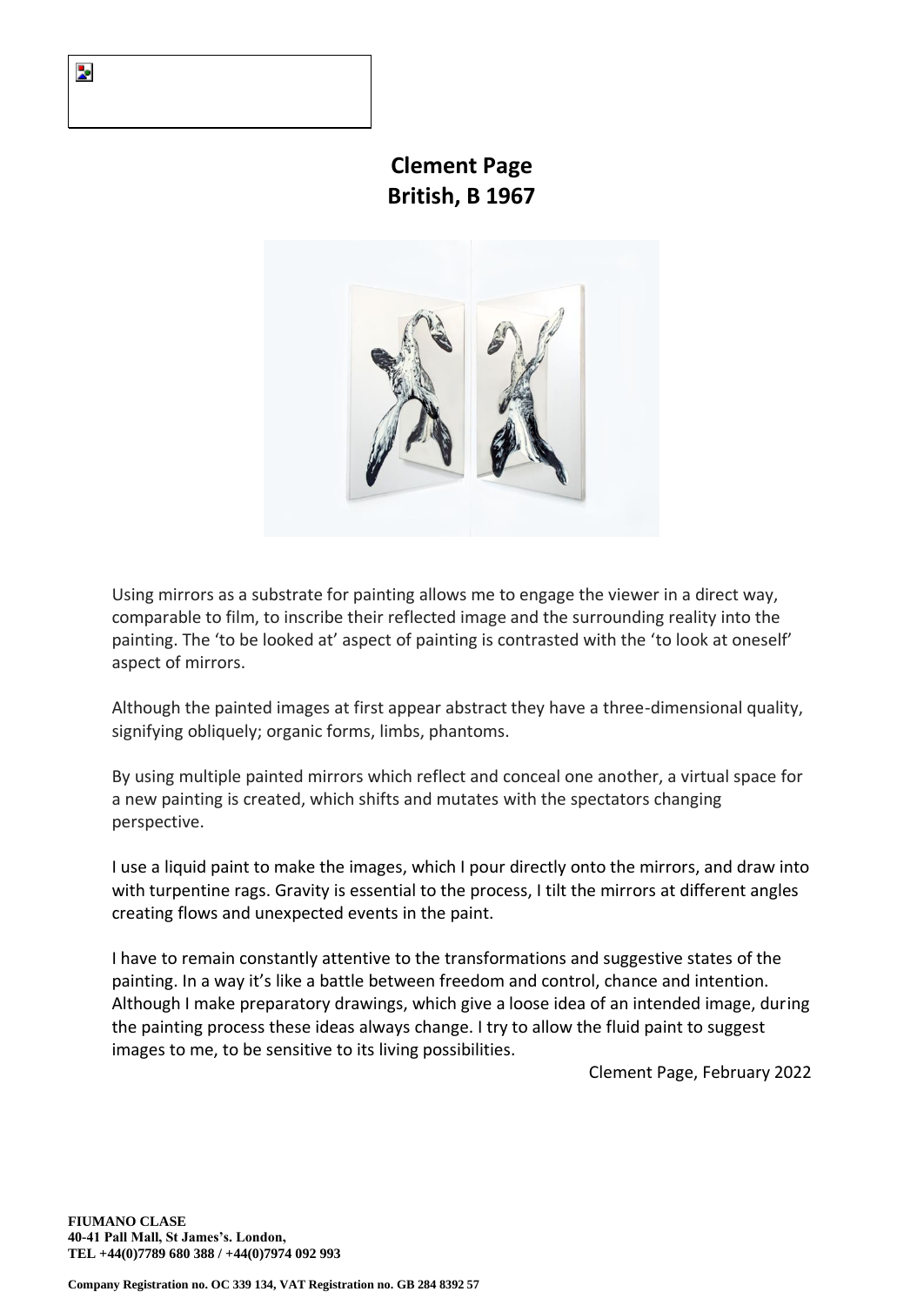## $\overline{\mathbf{z}}$

#### **Education**

1996-1998 Westminster University, London, M.A in Art & Digital Media 1987–1990 Cheltenham College of Art, UK: B.A Hon's Degree in Painting

#### **Grants and awards**

| 2014 | Brandenburg Median Board Film Fund, Berlin  |
|------|---------------------------------------------|
|      | Ackerhus Kunstsenter, Norway, Artists award |
|      | Sigmund Freud Stiftung                      |
| 2010 | Brandenburg Median Board Film Fund, Berlin  |
|      | Austrian cultural forum, Berlin             |
|      | Sigmund Freud Stiftung                      |
| 2006 | Austrian cultural forum, London             |
| 2005 | Austrian cultural forum, London             |
|      | English Arts Council Grant, London          |

#### **Bibliography**

| 2022 | Hans Ulrich Obrist, Sacha Craddock, forthcoming monograph                  |
|------|----------------------------------------------------------------------------|
| 2019 | SZ Extra, Die Woche von George Garcia, Inspirierende Kunst                 |
|      | Suddeutsche Zeitung, Wissen, Neueste Nachrichten                           |
|      | Kunstforum International Nr 263 Sept-October, Nachts Zwischen Traum und    |
|      | Wirklichkeit- sammlung Goetz im Haus der Kunst, von Martin Blattner        |
|      | Abendzeitung, Haus Der Kunst: Die Magie der Nacht                          |
|      | Donaukurier Newspaper, Querfeldein durch Geschichte und Kultur             |
|      | Bayern Radio Kulturleben, Nachts. Zwischen Traum und Wirklichkeit          |
|      | In Munchen, Nachtaktiv - Die Sammlung Goetz feiert das Dunkle              |
|      | Abendzeitung, Die Nachte Verlangern                                        |
|      | Munchner Merkur, Schoner Schauder - Nachts. Zwischen Traum und             |
|      | Wirklichkeit                                                               |
|      | Tageszeitung, Haus der Kunst - Nachts im Museum                            |
|      | Trierischer Volksfreund, Bitte die Fischsose nicht vergessen               |
|      | Suddeutsche Zeitung, Streifzuge ins Dunkel. Die Sammlung Goetz im Haus der |
|      | Kunst                                                                      |
|      | SZ Extra, Nachtschwarmer - Videokunst im Haus der Kunst                    |
|      | SR2 Kultur Radio, magazine, 'At Night' in Haus der Kunst, by Tobias Krane. |
|      | Augsburger Allgemeine, Haus der Kunst, Aus dem Telefon Kommen              |
|      | Geheimnisse der nacht                                                      |
| 2018 | Robert Defcon Interview, Berlin, published online                          |
| 2016 | Yale university Art Radio, New York City, Interview                        |
| 2015 | Catalogue, 'Creating Realities' Films from Sammlung Goetz, Pinakothek der  |
|      | Moderne, Munich                                                            |
| 2014 | Programme, 'Affekte', Kunstpalais, Stadt Erlangen, Germany                 |
|      | Programme, Akerhus Art Centre, Oslo, Norway                                |
| 2013 | Grapheine, Exprmntl Galerie, Toulouse, France                              |

#### **Bibliography continued**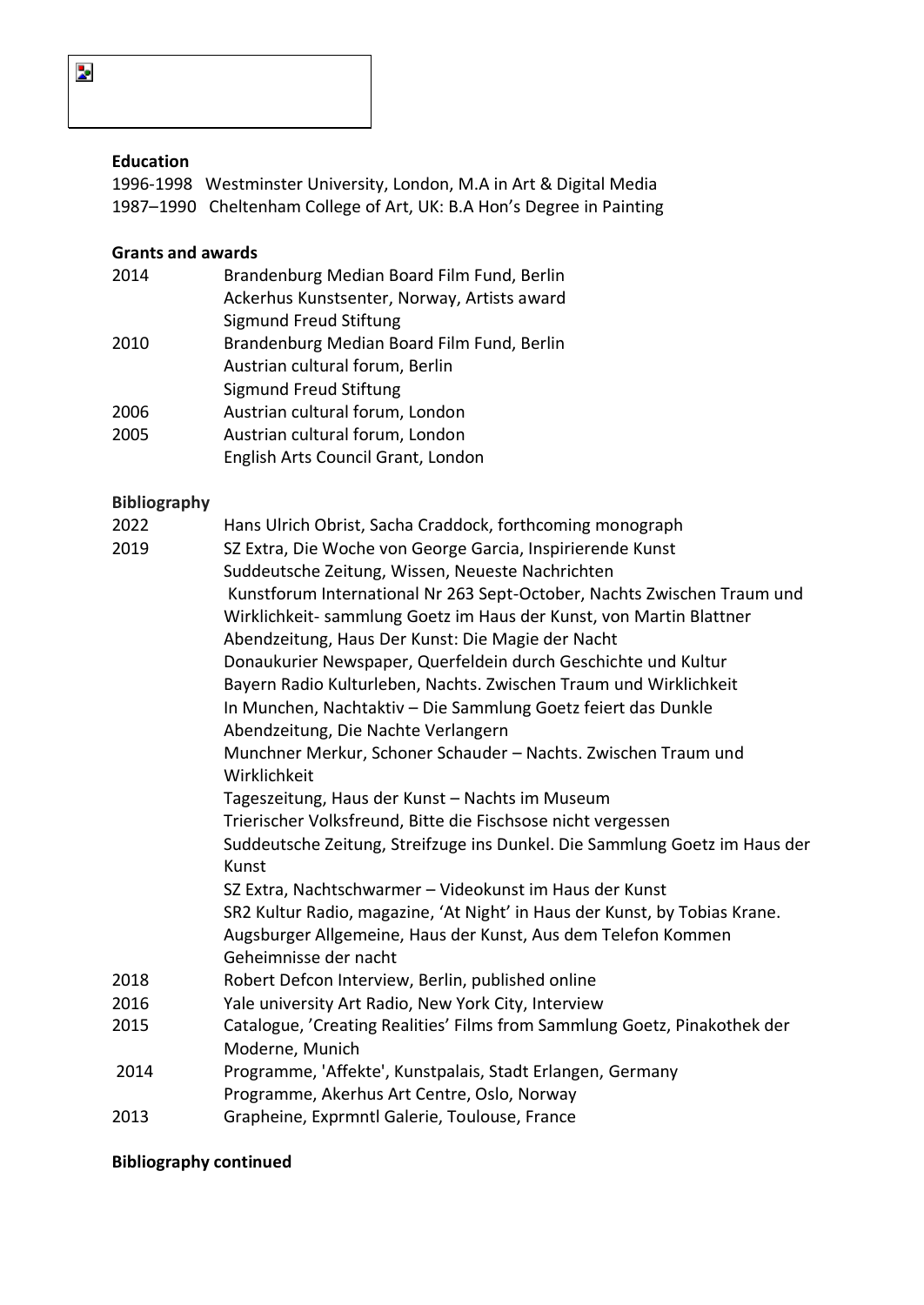### FIUMANOCLASE

- 2012 Catalogue, 'Open End', Films from Sammlung Goetz, Haus Der Kunst, Munich
- 2011 Golem magazine, Anita Tania Giuga interview, Italy
- 2010 Kosmos Osterreich, Austrian Cultural Forum, Berlin
- 2009 Berliner Zeitung, review of Kuckei + Kuckei exhibition, Berlin
- 2008 'Clement Page; Recent Works 2004 -2009, Catalogue, pub by Kuckei + Kuckei.
- Auslander in Berlin, Italian/English, Exhibition Catalogue, Citric Gallery Italy 2007 Discontinuita Narrative, Italian/English, Exhibition Catalogue, Citric Gallery Italy
- 2006 Contemporary magazine: 50 International Emerging Artists issue
- 2005 Catalogue, Come to Light Exhibition, Cell Projects, London
- 2003 Contemporary magazine: London News, Review of Topologies Exhibition.

#### **Public Collections**

| Sammlung Goetz, Goetz Media Art Collection, Munich |
|----------------------------------------------------|
| Pinakothek der Moderne, Munich                     |
| American college of Greece Art Collection, Athens  |

#### **Solo Exhibitions**

| 2021 | 'Situations' Santa Lucia galerie, Berlin                               |
|------|------------------------------------------------------------------------|
| 2018 | 'Clement Page' Psychoanalytic Seminar Zurich                           |
| 2016 | 'The Dissolution of Opposites' Re D galerie, Antwerp                   |
| 2015 | 'Light that Obscures' Nikolaj Kunsthal, Copenhagen                     |
|      | 'Clement Page' Freud Museum, London                                    |
| 2014 | 'Reverse/Inverse' Kunsthaus Frankenthal                                |
|      | 'Light that Obscures' Austrian Cultural Forum, London                  |
| 2013 | Clement Page - Watercolours', Exprmntl gallery, Toulouse               |
| 2012 | 'Hold Your Breath - Watercolours - Film' Galerie Van de Weghe, Antwerp |
| 2011 | 'Clement Page - Watercolours' Kuckei + Kuckei galerie, Berlin          |
| 2010 | 'Hold Your Breath', Austrian Cultural Forum, Berlin                    |
| 2009 | 'Clement Page - Watercolours' Kuckei + Kuckei galerie, Berlin          |
|      | Clement Page - Watercolours' Exprmntl gallery, Toulouse                |
|      | 'Tiny Pain' Galerie 15, Cologne                                        |
| 2008 | 'Clement Page - New paintings' E31 Gallery, Athens                     |
|      | 'Clement Page - New watercolours', Brot und Spiele galerie, Berlin     |
|      | 'Films and Drawings' Freud's Dream Museum, St Petersberg               |
| 2006 | 'Sleepwalker' E31 Gallery, Athens                                      |
|      | 'Turned to Stone' Screening, Riverside Studios Cinema, London          |
|      | 'Turned to Stone' Austrian Cultural Forum, London                      |
| 2005 | 'Sleepwalker' VTO Gallery, London                                      |
|      |                                                                        |

#### **Solo Exhibitions continued**

- 2004 'Unknown Disturbance' Trafalgar Art Hotel, London
- 2002 'Topologies' The Factory, Brixton, London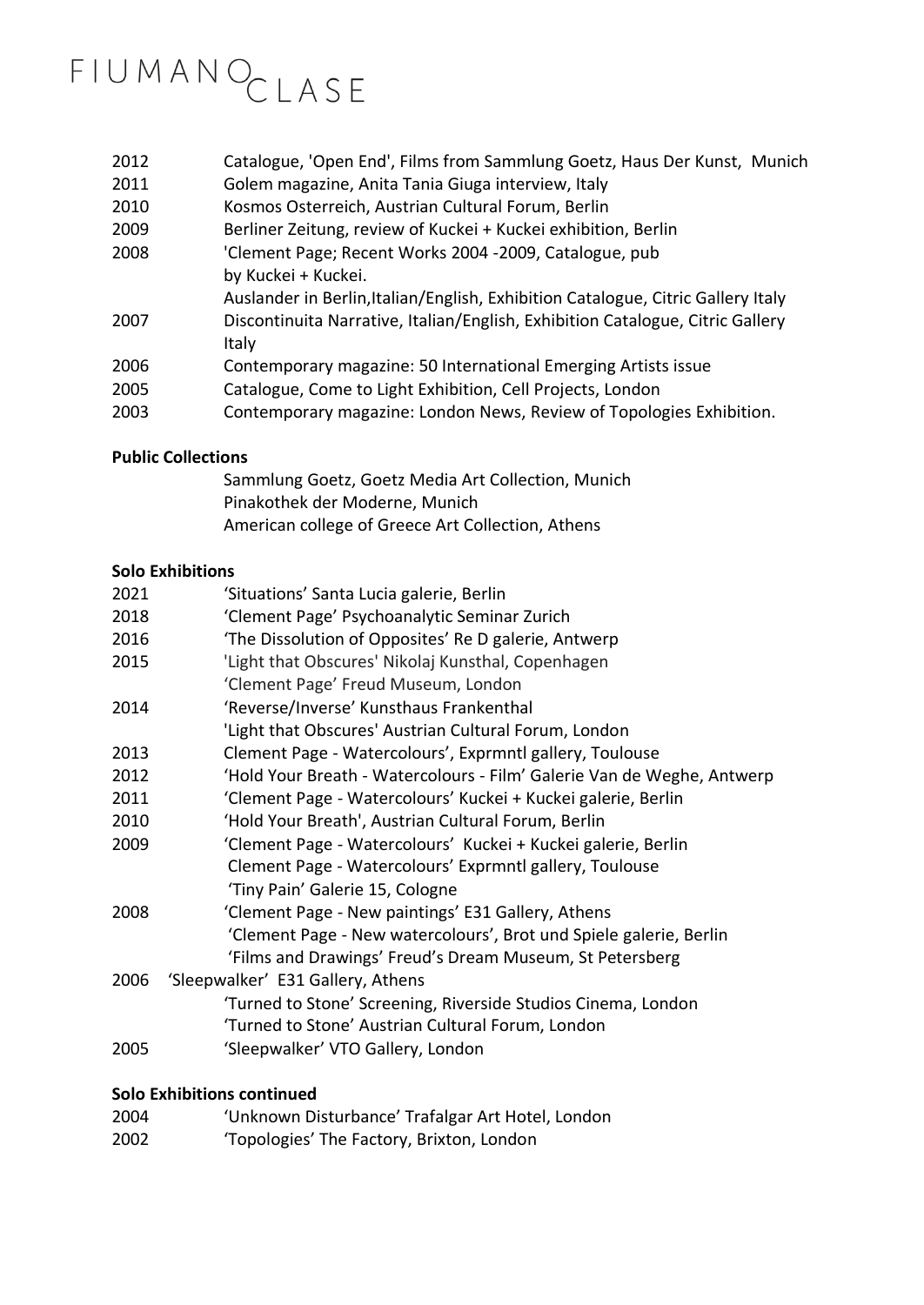## FIUMANOCLASE

- 1998 'The Thirst Is Not Appeased' Westminster university gallery, London
- 1997 'So Much to Tell' Spitalfields Gallery, London

#### **Selected Group Exhibitions**

| 2022 | One by One, Fiumano Clase, London                                          |
|------|----------------------------------------------------------------------------|
| 2021 | 'Moving Silence' Goethe-Institut Cyprus                                    |
| 2019 | 'At Night. Between dream and reality' Sammlung Goetz in Haus der Kunst,    |
|      | Munich                                                                     |
| 2018 | 'All 'Idea Di Quel Metallo' Verband Deutscher Burgschaftsbanken,           |
|      | <b>Berlin</b>                                                              |
|      | 'Kunst hilft Tieren in Not' Kunsthalle Feldbach, Austria                   |
|      | 'Summer Exhibition' Galleri Christopher Egelund, Copenhagen                |
| 2017 | 'Into The Deep End - Wasserfarben' Art Von Frei galerie, Berlin            |
| 2016 | Cambridge Film Festival, Arts Picture house, Cambridge UK                  |
|      | Film screenings' Film Haus Nuernberg, Nuernberg                            |
| 2015 | 'Creating Realities, Kapitel 2: L'Ellipse' Pinakothek der Moderne, Munich  |
|      | Kino der Kunst, Film Festival, Munich                                      |
|      | Kino der kunst, Highlights, Neues Museum, Nurnberg                         |
|      | 'Works on paper' Galerie Van de Weghe, Antwerp                             |
|      | 'Dark Sides of' Tore Sussbier Projects, Berlin                             |
| 2014 | 'Fear and Desire' Young Projects, Los Angeles                              |
|      | 'Film Installations' - Akerhus Kunstsenter, Lillestrom Norway              |
|      | Szenarien des Unheimlichen' Kunstverein Neuhausen, Neuhausen/Fildern       |
|      | Germany                                                                    |
|      | 'Affekte' Kunstpalais, Stadt Erlangen German                               |
| 2013 | 'Outsider (un geste a part' Centre d'Art Bastille, Grenoble France         |
|      | 'Outsider (un geste a part' Bibliotheque Domaine universitaire, Strasbourg |
|      | France                                                                     |
|      | 'Open End - Films and Video's from Sammlung Goetz' Haus der Kunst, Munich  |
| 2012 | 'Open End - Films and Video's from Sammlung Goetz' Haus der Kunst, Munich  |
|      | 'Berlin Artists films' Z Bar Cinema, Berlin                                |
|      | 'Switch' Galerie Dukan Hourdequin, Paris                                   |
|      | 'Video in the city' curated by Art Brussels exhibition panel, Brussels     |
|      | 'Holidays in Greece' Berlin                                                |
| 2011 | 'Film and Installation' City of Donetsk Ukraine                            |
|      | 'Film and Video' Inaugural exhibition of ESc Art Centre in Lviv Ukraine    |
|      | 'Walking the Line III' Kudlek Van Der Grinten Galerie, Cologne             |
|      | 'Fear' Lo & Behold present, Athens                                         |
|      | 'Hold Your Breath' Director's Lounge, Berlin                               |
|      | <b>Selected Group Exhibitions Continued</b>                                |
| 2010 | 'Silence is so sexy' Exprmntl gallery, Toulouse                            |
|      | 'Return - Video art & Horror movies' HBC Screenings, Berlin                |
| 2009 | Berlinale, Directors Lounge, 'Turned to Stone' film Installation, Berlin   |
| 2008 | 'Now' Musovian Centre of Contempoary Art, Random Poland                    |
|      | 'Silent Dialogues' American College of Athens Gallery, Athens              |